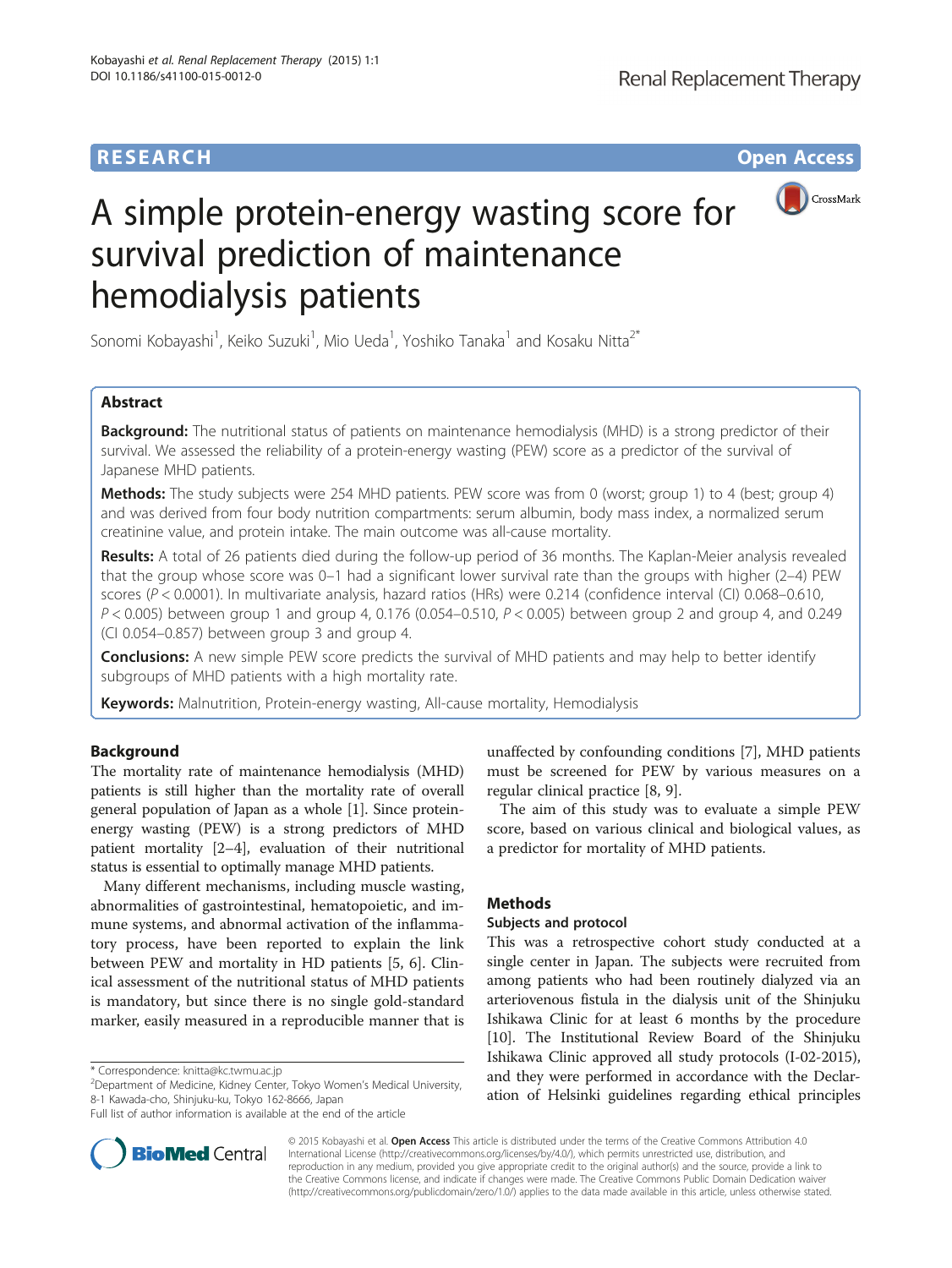for medical research involving human subjects. Informed consent was obtained from every subject.

MHD patients with malignancy, active inflammation, liver cirrhosis, gastrointestinal bleeding, or severe illness were excluded from participation as subjects. The patients who were enrolled as subjects ( $n = 254$ ) had been undergoing stable regular HD with a bicarbonate dialysate. The underlying disease was chronic glomerulonephritis in 95 cases, diabetic nephropathy in 74 cases, hypertensive nephrosclerosis in 52 cases, polycystic kidney disease in 18 cases, chronic pyeonephritis in 9 cases, and in 6 cases, the underlying disease was unknown.

All patients were on thrice-weekly HD therapy. Blood pressure (BP) was measured with a mercury sphygmomanometer with the patient in the supine position after resting for 10 to 15 min, and mean values for the 1 month period preceding enrollment were used in the statistical analysis. Dry weight was targeted to achieve a normotensive edema-free state. Information regarding previous cardiovascular disease and smoking status was collected from the patient's medical records. Diabetes was defined as a presence of diabetes and/or a fasting plasma glucose concentration >126 mg/dl or HbA1c value >6.5 % or prescription of glucose-lowering agent.

#### Laboratory and nutritional parameters

Blood was sampled before dialysis session after an overnight fast. Serum urea nitrogen, creatinine, albumin, and C-reactive protein (CRP) levels were measured with an autoanalyzer (Hitachi Co., Tokyo, Japan) by standard laboratory methods. Body mass index (BMI) was calculated by dividing body weight in kilograms by the square of their height in meters and was expressed in kilogram per square meter. Urea kinetics were assessed by measuring a blood-based dialysis parameter, Kt/V [[11\]](#page-4-0), and the mean value of the three measurements during each of the 3 months before the start of the study was used in the analysis.

We defined the PEW score as the grading of 1 selected item in each of the four categories as previously reported [[12\]](#page-4-0): (1) serum albumin, (2) BMI, (3) predialysis serum creatinine normalized by body surface area (SCr/BSA), and (4) normalized protein catabolic rate (nPCR). The threshold values are shown in Table 1 and are serum albumin, 3.8 g/dL; BMI, 23 kg/m<sup>2</sup>; SCr/BSA, 520 mmol/L/ m<sup>2</sup>; and nPNA, 0.8 g/kg/day. The nPCR was used as an

Table 1 Definition of protein-energy wasting score

| Serum albumin (g/dL)             | >3.8  |
|----------------------------------|-------|
| Body mass index ( $kg/m2$ )      | >23   |
| $SCr/BSA$ ( $\mu$ mol/ $L/m^2$ ) | >520  |
| nPCR (g/kg/day)                  | > 0.8 |

Scr/BSA predialysis serum creatinine/body surface area, nPCR normalized protein catabolic rate

indirect indicator of protein intake and was calculated by using the formula previously reported [\[13](#page-5-0)]. BSA was esti-mated by the Du Bois formula [[14](#page-5-0)]. The 540 mmol/ $L/m<sup>2</sup>$ threshold value for the SCr/BSA variable was selected based on the results of a receiver operating characteristics (ROC) curve analysis (Fig. [1](#page-2-0)).

#### Study outcome

Data for endpoints were obtained from hospital charts. The primary endpoint of the study was all-cause mortality during the follow-up period from January 1, 2011 to December 31, 2014. The vital status of the subjects was determined by searching the electronic dialysis records. Patients were censored if they were alive on December 31, 2014.

### Statistical analysis

Normally distributed, unpaired continuous values were expressed as means  $\pm$  SD and compared by performing an analysis of variance. Nonparametric values were expressed as median values and compared by performing the Kruskal-Wallis test. Categorical values were expressed as percentages and compared by performing the Fisher's exact test. We considered some variables whose P value was <0.10 according to the results of the univariate logistic regression analyses, in addition to gender, presence of diabetes and history of myocardial infarction, peripheral vascular disease and stroke, CRP, and Kt/V.

The survival analysis was based on the Kaplan-Meier curve with subjects censored for death. A log-rank test was used to compare the survival rates of two groups. A multivariate Cox proportional hazard model with adjustment for multivariate factors was used to evaluate mortality risk. Results were expressed as a hazard ratio (HR) with 95 % confidence interval (CI). A P value <0.05 was considered to be statistically significant. All statistical analyses were performed by using the SAS version 9.2 software program (SAS Institute Inc., Cary, NC, USA) for Windows personal computers.

## Results

The baseline characteristics of the study cohort according to PEW score are shown in Table [2](#page-2-0). The study cohort consisted of 70 females and 184 males. The mean age of the 254 subjects was  $59.3 \pm 12.8$  years, and their mean dialysis vintage was  $11.0 \pm 7.7$  years. Their mean BMI was  $22.3 \pm 3.7$  kg/m<sup>2</sup>. All of the subjects had an arteriovenous fistula. None of the subjects had residual renal function (urine volume ≥100 mL/day). Diabetes was present in 31.1 %. History of stroke, myocardial infarction or peripheral vascular disease was present in 17.7, 7.1, and 4.7, respectively. The mean dialysis dose was 1.45 as a single pool Kt/V, and mean protein intake was 0.93 g/kg/day. The moderate and severe wasting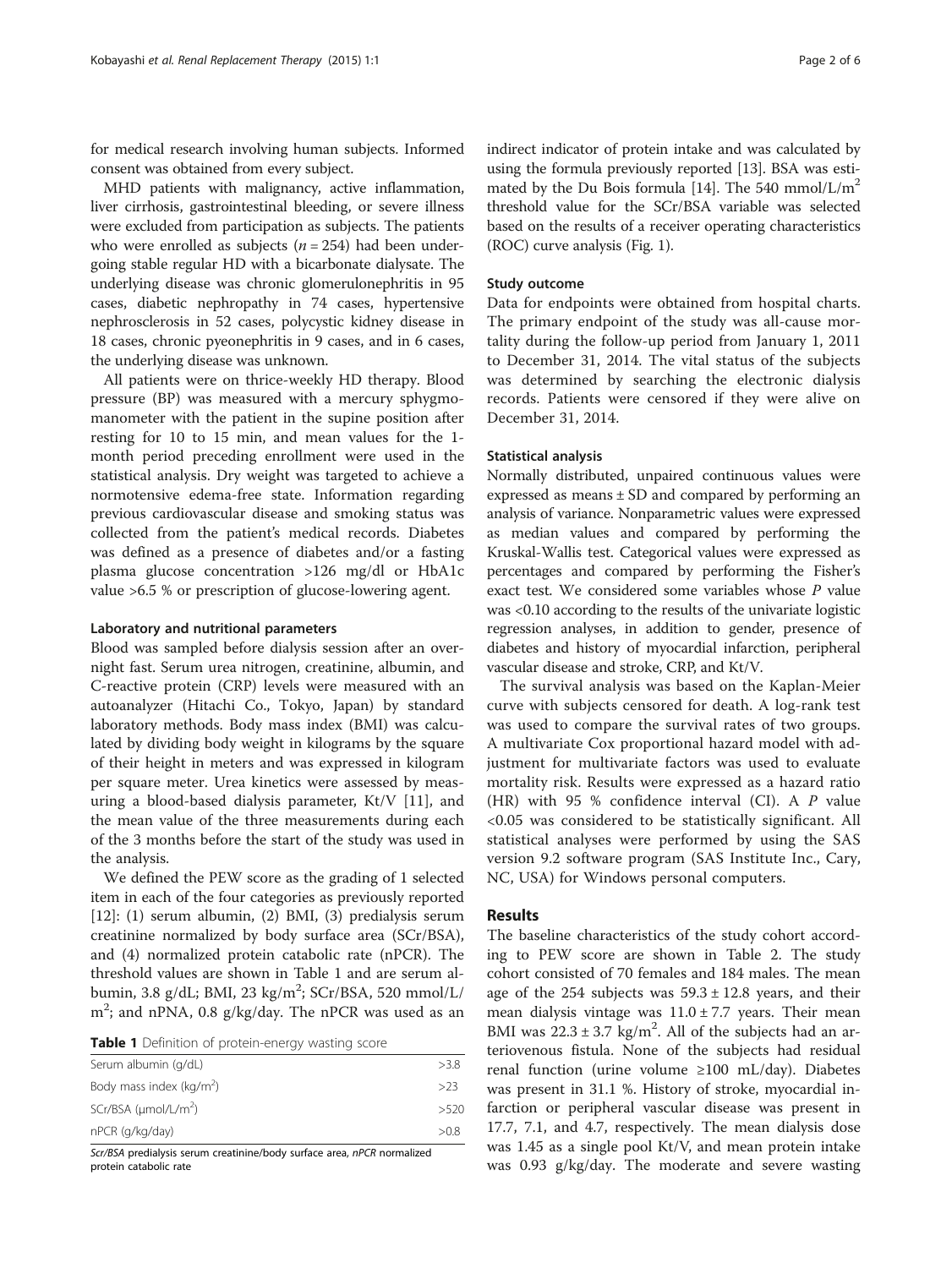<span id="page-2-0"></span>

groups consisted of 118 patients, e.g., 46.5 % of the cohort.

During the follow-up period of 36-months, a total of 26 patients died, and a cardiovascular death occurred in 8 patients. The Kaplan-Meier analysis revealed that the group with a PEW score of 0–1 (S1)  $(n = 36)$  had a significant lower survival rate than the groups with higher (2–4) PEW scores (S2, S3, S4) (P < 0.0001, Fig. [2](#page-3-0)). Table [3](#page-3-0) shows

the survival predictive factors in MHD patients. History of peripheral vascular disease was only survival predictive factor ( $P < 0.005$ ).

The HR was 0.239 (CI 0.088–0.607, P < 0.005) between the severe wasting group (score 0–1; group 1) and the normal nutritional status group (score 4; group 4), 0.131 (0.041–0.361,  $P < 0.001$ ) between the moderate wasting group (score 2; group 2) and the normal nutritional

Table 2 Baseline characteristics of the study subjects according to the PEW score

|                                          |                 | Scores 0-1         | Score 2            | Score 3            | Score 4                   |
|------------------------------------------|-----------------|--------------------|--------------------|--------------------|---------------------------|
| Clinical and laboratory parameters       | All             | Severe wasting     | Moderate wasting   | Slight wasting     | Normal nutritional status |
| Number of patients                       | 254             | 36                 | 82                 | 97                 | 39                        |
| Number of deaths                         | 26              | 11                 | 7                  | 5                  | 3                         |
| Age (years)                              | $59.3 \pm 12.8$ | $66.2 \pm 11.5***$ | $63.1 \pm 11.8$ ** | $55.9 \pm 12.6$    | $53.6 \pm 11.3$           |
| Male (%)                                 | 72.8 %          | 75.0 %             | 69.5 %             | 70.1 %             | 84.6 %                    |
| Dry weight (kg)                          | $60.2 \pm 13.5$ | $56.2 \pm 9.6***$  | $56.8 \pm 14.0***$ | $60.4 \pm 13.2$ ** | $70.7 \pm 10.2$           |
| BSA $(m^2)$                              | $1.65 \pm 0.20$ | $1.59 \pm 0.17$ ** | $1.59 \pm 0.21$ ** | $1.65 \pm 0.20$ ** | $1.78 \pm 0.16$           |
| Dialysis vintage (years)                 | $11.0 \pm 7.7$  | $8.8 \pm 7.7$      | $11.0 \pm 6.9$     | $12.0 \pm 8.1$     | $10.3 \pm 7.8$            |
| C-reactive protein (mg/dL)               | $0.29 \pm 0.41$ | $0.31 \pm 0.29$    | $0.31 \pm 0.43$    | $0.26 \pm 0.31$    | $0.33 \pm 0.63$           |
| Serum albumin (g/dL)                     | $3.88 \pm 0.32$ | $3.60 \pm 0.28$ ** | $3.76 \pm 0.29***$ | $3.98 \pm 0.27$ ** | $4.13 \pm 0.19$           |
| SCr (µmol/L)                             | $1050 \pm 217$  | $808 \pm 185***$   | $999 \pm 178$ **   | $1120 \pm 173*$    | $1208 \pm 200$            |
| $SCr/BSA$ ( $\mu$ mol/L/m <sup>2</sup> ) | $641 \pm 121$   | $507 \pm 101***$   | $632 \pm 110*$     | $684 \pm 108$      | $678 \pm 99$              |
| Kt/V                                     | $1.45 \pm 0.24$ | $1.39 \pm 0.23$    | $1.47 \pm 0.24*$   | $1.49 \pm 0.24*$   | $1.38 \pm 0.19$           |
| nPCR (q protein/kg/day)                  | $0.93 \pm 0.17$ | $0.78 \pm 0.14***$ | $0.88 \pm 0.16$ ** | $1.00 \pm 0.16$    | $1.01 \pm 0.13$           |

BSA body surface area, Scr serum creatinine, Kt/V single pool urea kinetics, nPCR normalized protein catabolic rate

 $*P < 0.001$  versus score 4;  $**P < 0.05$  versus score 4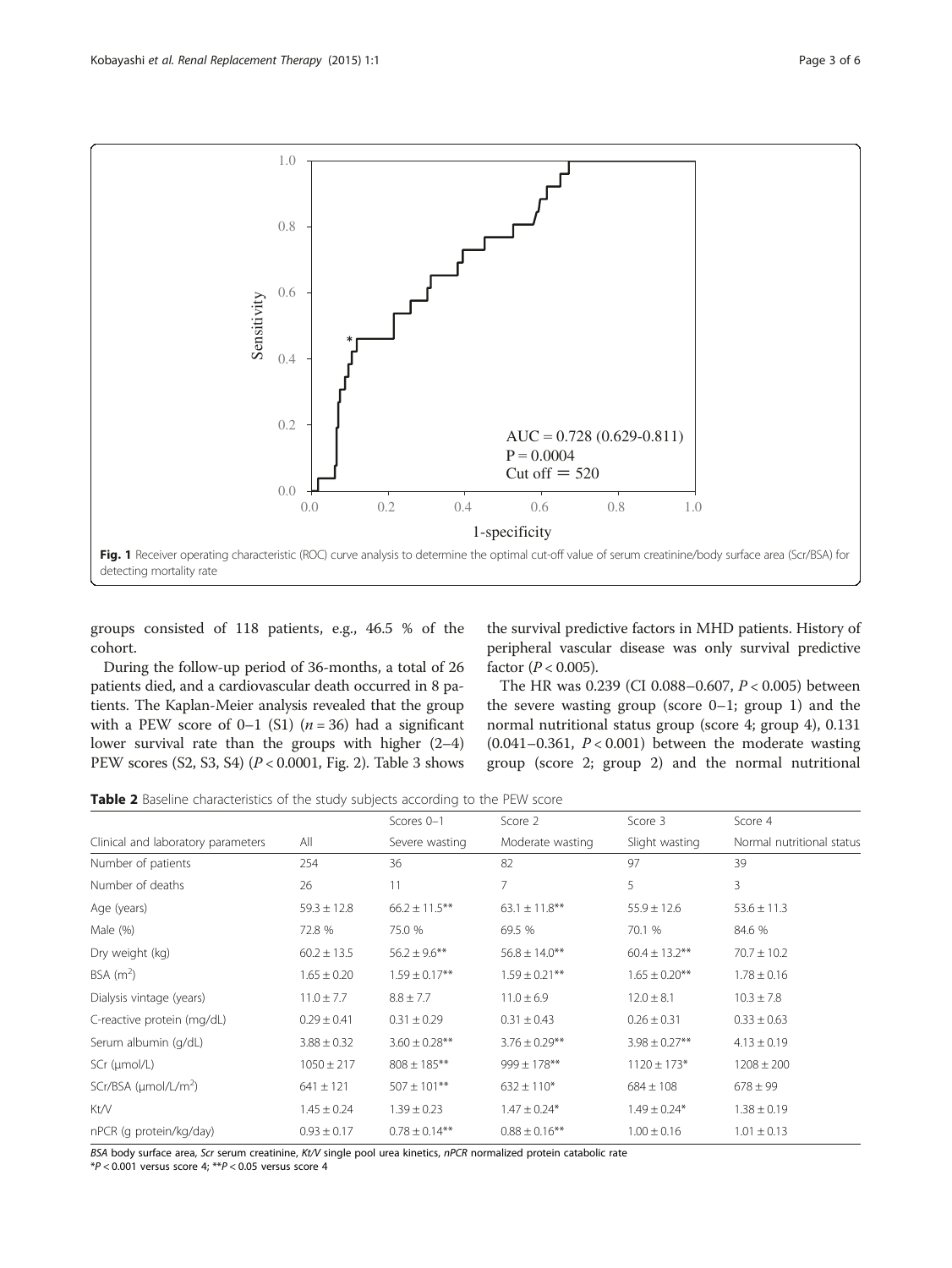<span id="page-3-0"></span>

status group (group 4) and 0.207 (CI 0.047–0.664) between slight wasting group (score 3; group 3) and the normal nutritional status group (score 4; group 4) (data not shown). In multivariate analysis, HRs were respectively 0.214 (CI 0.068–0.610, P < 0.005) between group 1 and group 4,  $0.176$   $(0.054 - 0.510, P < 0.005)$  between group 2 and group 4, and 0.249 (CI 0.054–0.857) between group 3 and group 4 (Table 3).

## **Discussion**

We evaluated a simple PEW score based on simple available clinical parameters and demonstrated that it can predict survival of MHD patients. Although an abnormal nutritional status is frequently reported in MHD patients, there is no single nutrition parameter that can predict PEW [\[15](#page-5-0)–[17\]](#page-5-0). We hope to take advantage of a simple nutritional marker to make recommendations and improve the outcomes of MHD patients.

Table 3 Survival predictive factors by Cox proportional hazard models

| Patients characteristics and PFW score | <b>HR</b> | $Cl$ min |       | $Cl$ max $P$ value |
|----------------------------------------|-----------|----------|-------|--------------------|
| Gender (male/female)                   | 1.313     | 0.437    | 4.970 |                    |
| <b>Diabetes</b>                        | 0.676     | 0.231    | 1.761 |                    |
| Myocardial infarction                  | 0.920     | 0.208    | 3.321 |                    |
| Peripheral vascular disease            | 8.762     | 2.522    | 27134 | <0.005             |
| Stroke                                 | 0.995     | 0.308    | 2.639 |                    |
| C-reactive protein                     | 1.009     | 0.570    | 1.102 |                    |
| KT/V                                   | 0.176     | 0019     | 1.766 |                    |
| Score 2 versus 0-1                     | 0.214     | 0.068    | 0.610 | < 0.005            |
| Score 3 versus 0-1                     | 0176      | 0.054    | 0.510 | $<$ 0.005          |
| Score 4 versus 0-1                     | 0.249     | 0054     | 0.857 | $<$ 0.05           |

HR hazard ratio, CI confidence interval, Kt/V single pool urea kinetics

Hypoalbuminemia is a strong predictor of mortality in MHD patients. Kalantar-Zadeh et al. [[18\]](#page-5-0) showed that a serum albumin levels <3.8 g/dL in MHD patients were correlated with increased cardiovascular deaths independent of demographic, clinical, or laboratory characteristics, and Malfra et al. [\[19](#page-5-0)] demonstrated that a serum albumin level <3.7 g/dL was a strong predictor for mortality of dialysis patients. A 10-year cohort study reported an increased risk of death in HD patients with serum albumin level below 3.8 g/dL [\[20](#page-5-0)]. However, Friedman and Fadem [\[21](#page-5-0)] have recently shown that serum albumin levels should be used cautiously as a nutritional marker in patients with chronic kidney disease (CKD) because low serum albumin levels in HD patients are known to be associated with both malnutrition and inflammation.

A lower prevalence of inflammation has been reported in dialysis patients in Asian countries, including Japan and Korea, and the lower prevalence may depend on genetic factors and cultural habits, including diet intake [\[22](#page-5-0), [23\]](#page-5-0). Baseline obesity in MHD patients appears to be paradoxically associated with a higher survival rate [[24, 25](#page-5-0)]. Asian-Americans have been reported to have a much lower adjusted relative mortality rate than Caucasian dialysis patients, but Asian-Americans have a significantly lower BMI [[26](#page-5-0)]. The International Society of Renal Nutrition and Metabolism (ISRNM) proposed a BMI of less than 23 as a diagnostic criterion for PEW in patients with chronic kidney disease (CKD), but they have not expanded their recommendation to South Asian CKD patients [\[27\]](#page-5-0).

nPCR is associated with dietary protein intake [\[28](#page-5-0)], and nPCR has been reported to be an independent predictor of mortality in MHD patients [\[29](#page-5-0)]. A study by Chandna et al. showed a substantial drop in the nPCR in CKD patients in the 3 months preceding the start of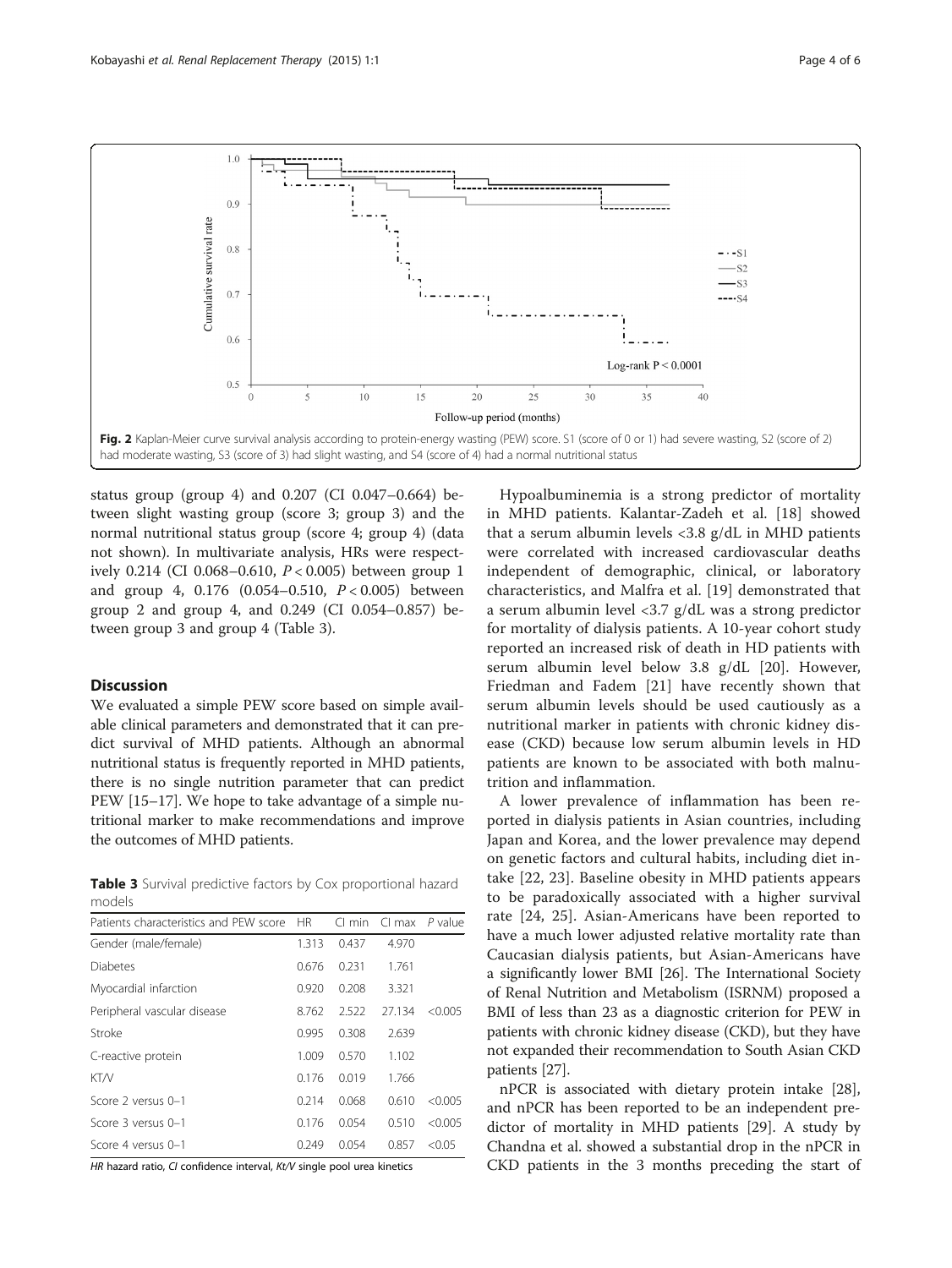<span id="page-4-0"></span>dialysis [[30](#page-5-0)]. The K/DOQI clinical practice guidelines recommended a daily protein intake of 1.2–1.3 g/kg/day for MHD patients and contributed to the low nPCR levels [[31](#page-5-0)]. Lukowsky et al. found that a decrease in nPCR of over 0.2 g/kg/day within a 3-month period was associated with increased risk of death [4].

Because no single parameter provides a comprehensive and conclusive assessment of nutritional status, a collective evaluation of multiple nutritional markers is recommended by K/DOQI guidelines [[32](#page-5-0)]. A recent panel of experts suggested using markers from four different categories (biochemistry, body mass, muscle mass, and dietary intake) for the clinical diagnosis of PEW [[27](#page-5-0)]. Three out of those four categories should be selected but at least one biochemical indicator must be included. However, to the best our knowledge, their combination has not yet been tested for assessing nutritional status in HD patients.

Moreau et al. [12] developed a simple PEW score including one parameter from each major group generally identified to interfere in nutritional status: (1) biological parameters, (2) body composition, (3) muscle mass, and (4) nutrient intake. It seems important to add laboratory information, such as serum levels of albumin and Cr to other clinical information, such as BMI [\[19](#page-5-0)]. Since muscle mass, which is the major part of the body strongly associated with survival, is difficult to assess, they chose to use predialysis Scr values normalized by BSA. The Scr/BSA reflects the difference in Western and Asian and may differ by Cr intake and metabolism. This may be the reason why Cr is not used routinely. Indeed, SCr/BSA gave a better fit in the Cox model than raw Scr [12]. Finally, they added information on nutrient intake by entering in the score the protein intake as estimated by normalized protein nitrogen appearance (nPNA also called nPCR). This value belongs to all current international recommendations and can be calculated easily by using dialysis generator software. Added to the model, it improved survival prediction over albumin alone.

It should be noted that the score by itself was not better than the four parameters added into the model as separate variables [12]. That was not unexpected because information given by the score is already brought by all variables included into the score. However, we believe that this is the interest of this score to encourage the dialysis staff to pay attention to all these variables taken together. The PEW score could be obtained within minutes at bedside, with no additional equipment, at no expense and therefore be added to the arsenal of patient's general record and follow-up. The final patient classification we obtained corresponds well to the published literature on the prevalence of nutritional disorders in dialysis patients: 37 % of patients present with moderate and 19 % with severe impairment in their nutritional status [[33](#page-5-0)].

#### Conclusions

The routine use of the simple nutritional score may help to identify PEW in MHD patients. Further studies may be needed to verify the robustness of the PEW score in Asian populations because of the differences in body composition and clinical practice.

#### Competing interests

The authors have no conflicts of interest to declare.

#### Authors' contributions

Kobayashi planned the study, searched the literature, assessed studies, extracted data, analyzed data and prepared article. Suzuki searched the literature, assessed studies and assisted in article preparation. Ueda assisted in the data analysis. Tanaka searched the literature and assisted in article preparation. Nitta planned the study, analyzed the data and assisted in article preparation. All authors read and approved the final manuscript.

#### Acknowledgements

The authors are very grateful to the medical staff of Shinjuku Ishikawa Clinic who provided high-quality data. This study was in part supported by a grant from the Japan Promotion Society for Cardiovascular Disease.

#### Author details

1 Department of Nephrology, Shinjuku Ishikawa Clinic, Tokyo, Japan. <sup>2</sup> Department of Medicine, Kidney Center, Tokyo Women's Medical University, 8-1 Kawada-cho, Shinjuku-ku, Tokyo 162-8666, Japan.

#### Received: 10 July 2015 Accepted: 19 September 2015 Published online: 17 December 2015

#### References

- 1. Nakai S, Hanafusa N, Masakane I, Taniguchi M, Hamano T, Shoji T, et al. An overview of regular dialysis treatment in Japan (as of 31 December 2012). Ther Apher Dial. 2014;18:535–602.
- 2. Araujo IC, Kamimura MA, Draibe SA, Canziani ME, Manfredi SR, Avesani CM, et al. Nutritional parameters and mortality in incident hemodialysis patients. J Ren Nutr. 2006;16:27–35.
- 3. de Mutsert R, Grootendorst DC, Axeisson J, Boeschoten EW, Krediet RT, Dekker FW, et al. Excess mortality due to interaction between protein-energy wasting, inflammation and cardiovascular disease in chronic dialysis patients. Nephrol Dial Transplant. 2008;23:2957–64.
- 4. Lukowsky LP, Kheifets L, Arah OA, Nissenson AR, Kalamtar-Zadeh K. Nutritional predictors of early mortality in incident hemodialysis patients. Int Urol Nephrol. 2014;46:129–40.
- 5. Kalantar-Zadeh K, Ikizler TA, Block G, Avram MM, Kopple JD. Malnutritioninflammation complex syndrome in dialysis patients: causes and consequences. Am J Kidney Dis. 2003;42:864–81.
- 6. Carrero JJ, Nakashima A, Qureshi AR, Lindholm B, Heimburger O, Barany P, et al. Protein-energy wasting modifies the association of ghrelin with inflammation, leptin, and mortality in hemodialysis patients. Kidney Int. 2011;79:749–56.
- 7. Kovesdy CP, Kalantar-Zadeh K. Accuracy and limitations of the diagnosis of malnutrition in dialysis patients. Semin Dial. 2012;25:423–7.
- 8. Mazairac AH, de Wit GA, Grooteman MPC, Penne EL, van der Weerd NC, van den Dorpel MA, et al. A composite score of protein-energy nutritional status predicts mortality in haemodialysis patients no better than its individual components. Nephrol Dial Transplant. 2011;26:1962–7.
- 9. Cano NJ, Heng AE, Pison C. Multimodal approach to malnutrition in malnourished maintenance hemodialysis patients. J Ren Nutr. 2011;21:23–6.
- 10. Takahashi S, Suzuki K, Kojima F, Tanaka Y, Nitta K. Geriatric nutritional risk index as a simple predictor of mortality in maintenance hemodialysis patients: a single center study. Int J Clin Med. 2015;6:354–62.
- 11. Daugirdas JT. Second generation logarithmic estimates of single-pool variable volume Kt/V: an analysis of error. J Am Soc Nephrol. 1993;4:1205–13.
- 12. Moreau-Gaudry X, Jean G, Genet L, Lataillade D, Legrand E, Kunentz F, et al. A simple protein-energy wasting score predicts survival in maintenance hemodialysis patients. J Ren Nutr. 2014;24:395–400.